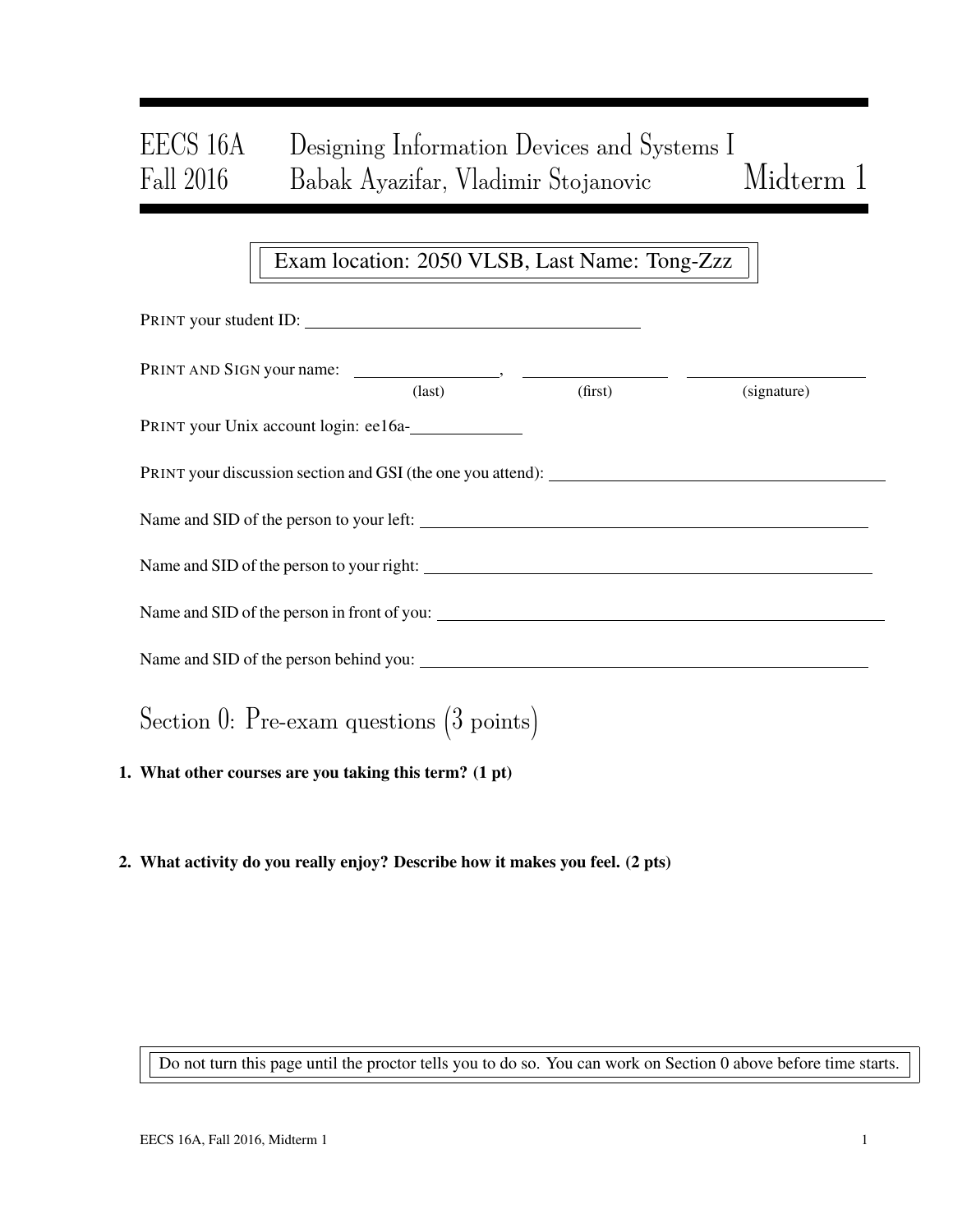## Section 1 (18 points)

*Unless told otherwise, you must show work to get credit. There will be very little partial credit given in this section.*

### 3. True/False (6 points, 1 point for each question)

Answer each of the following questions by circling True or False. No work is necessary for credit on this part.

- (a) (True) (False) The pivot columns of matrix *A* forms a basis for the column space of A.
- (b) (**True**) (False) Let *A* be a  $2 \times 2$  matrix, where  $A^2 = 0$ . Then *A* is the zero matrix.
- (c) (True) (False) Let *A*, *B*, *C* be some arbitrary matrices. Then,  $(AB)C = A(BC)$ .
- (d) **(True) (False)** An  $M \times N$  matrix has at most *N* pivots.
- (e) (True) (False)  $AB = BA$  where *A* and *B* are  $N \times N$  matrices.
- (f) (True) (False) Applying any pair of  $2 \times 2$  rotation matrices to an input vector is a commutative operation.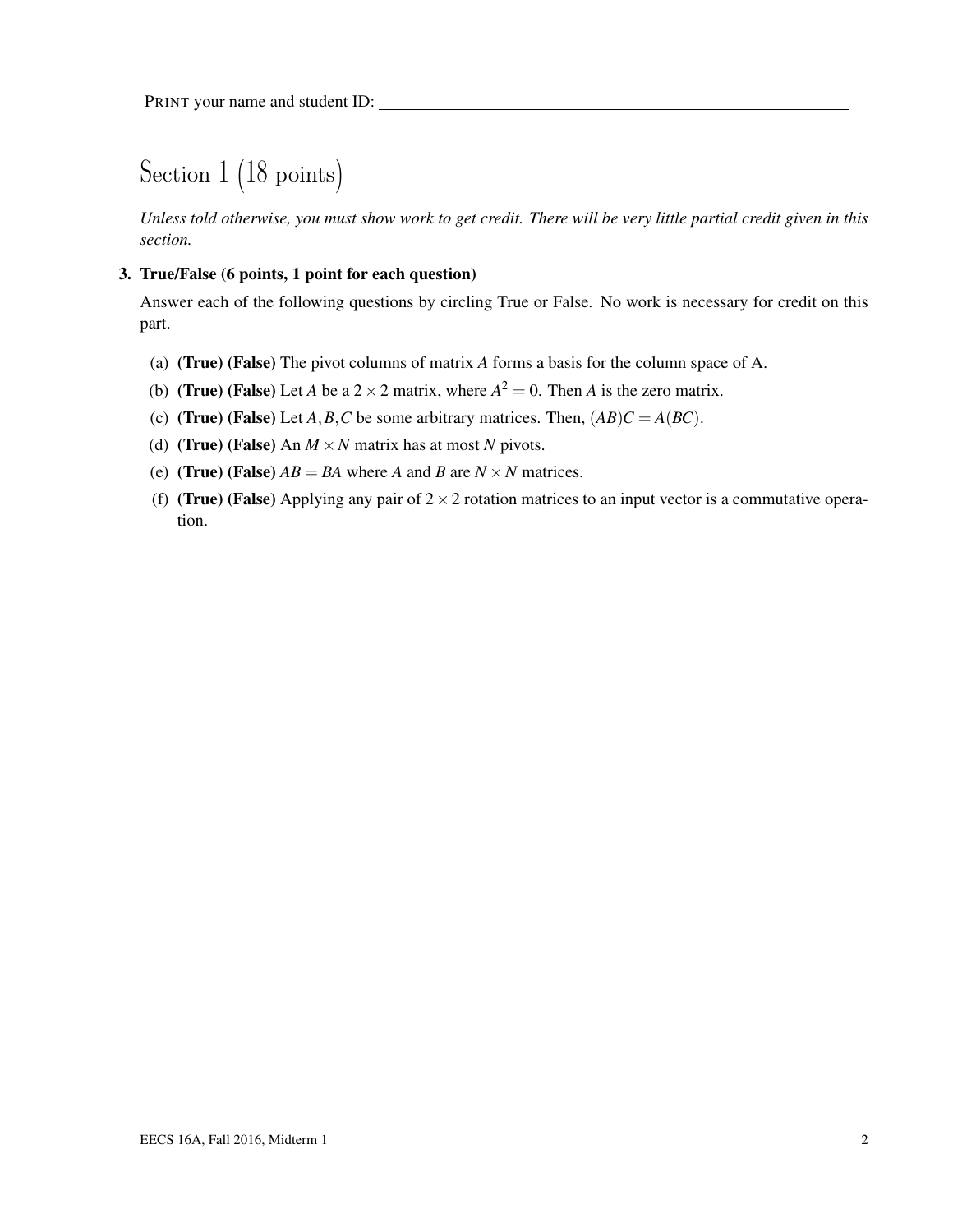## 4. Proof (7 points)

(a) Prove that if  $A\vec{x} = 0$  for some nonzero  $\vec{x}$ , then the columns of *A* are linearly dependent.

(b) Prove that if  $A^2 = 0$  where A is an arbitrary square matrix, then the columns of A are linearly dependent.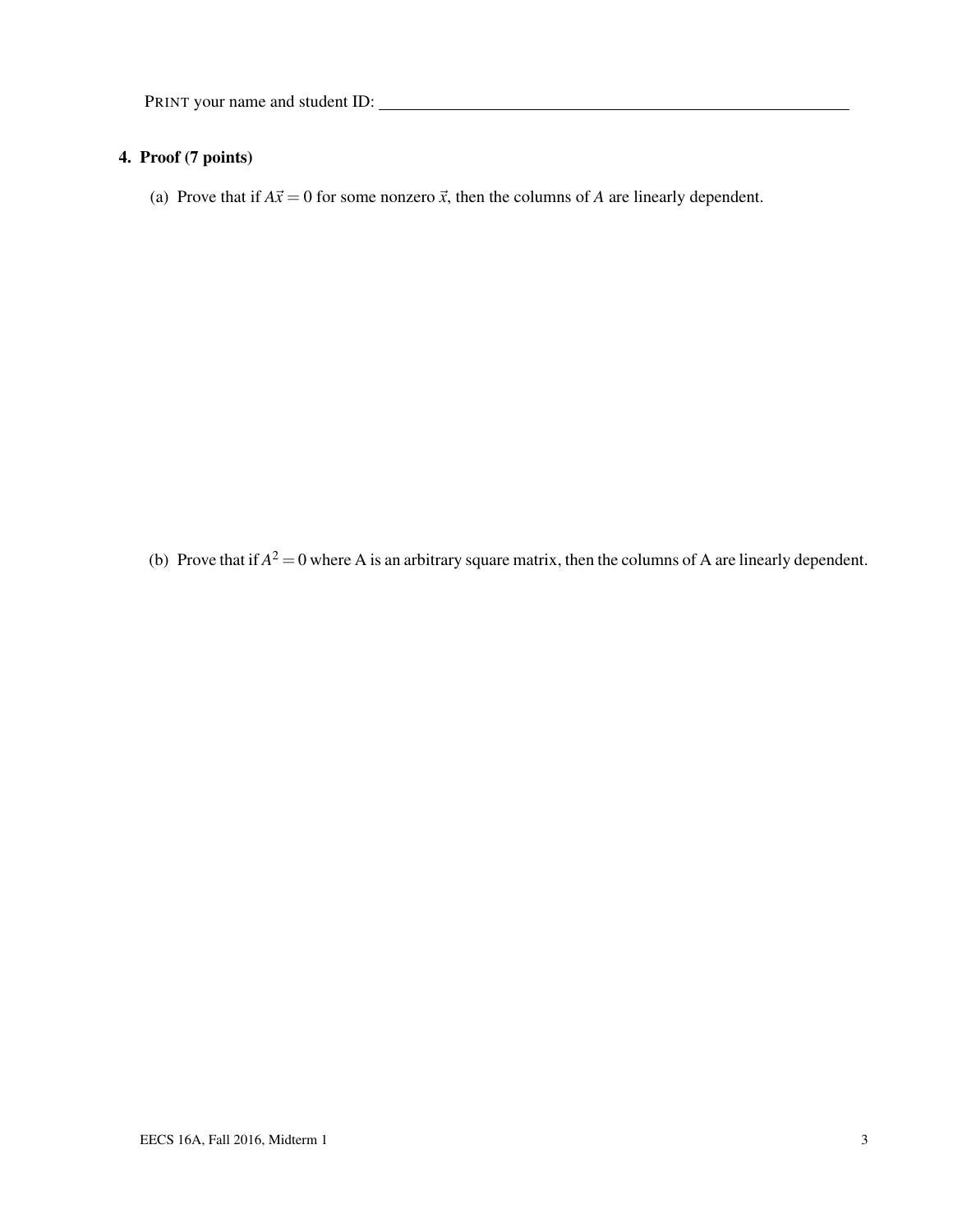## 5. Inverse of a Matrix (5 points)

| Find the inverse of A, if it exists. If not, explain why. $A = \begin{bmatrix} 5 & 4 & 2 \\ 1 & 2 & 1 \\ 9 & 6 & 3 \end{bmatrix}$ . |  |  |
|-------------------------------------------------------------------------------------------------------------------------------------|--|--|
|                                                                                                                                     |  |  |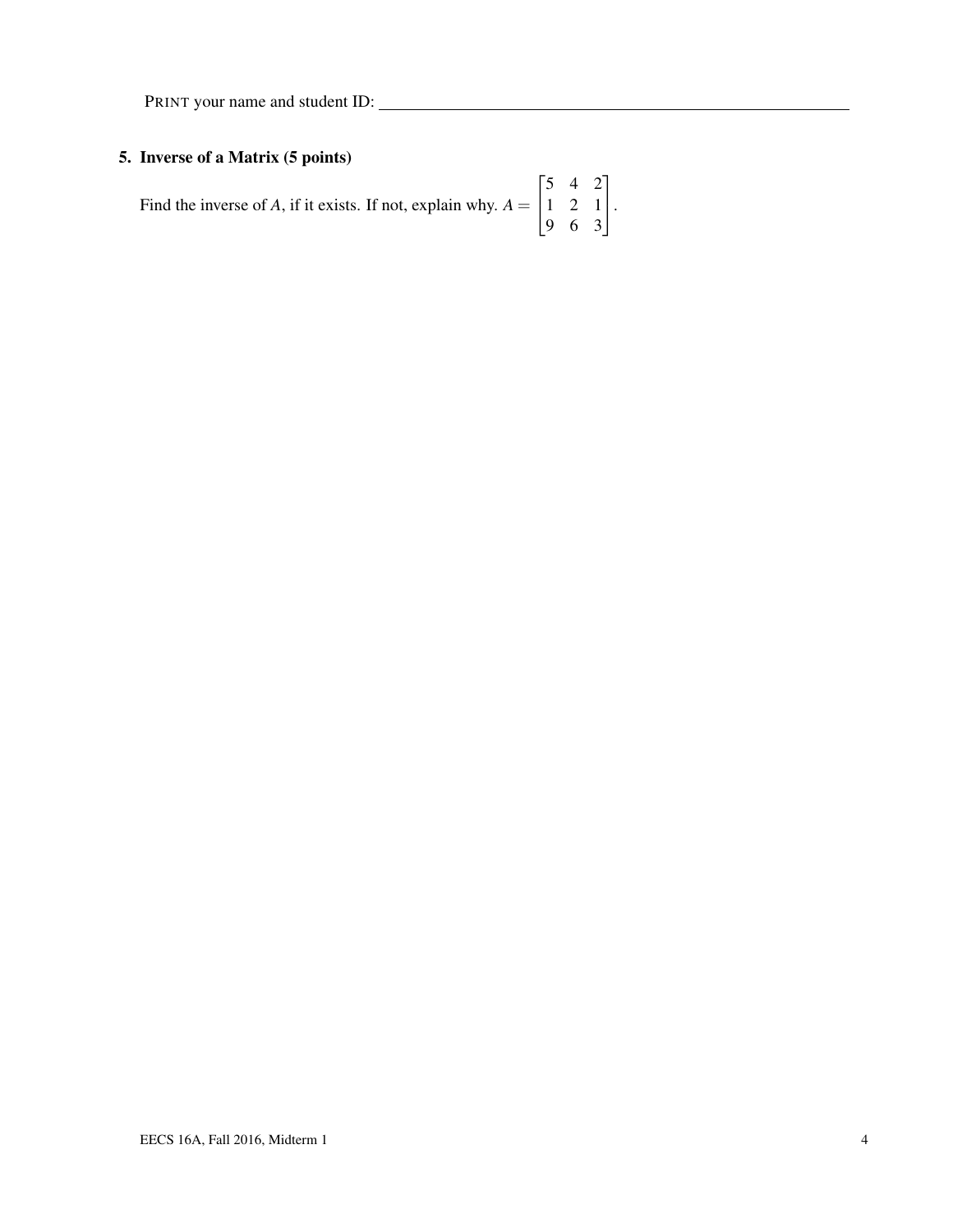Section 2 (55 points)

#### 6. Directional Shovels (10 points)

Kody and Nara were found exceptional at taking measurements to figure out light intensities, and they were both granted admission to a graduate school. Unfortunately, they both supported their new school's football team while they were playing against Berkeley and angry Berkeley fans found them and left them in a room at an unknown location under the ground. As compassionate people, Berkeley fans left some tools in the room that can help them escape.

(a) Kody found a shovel in the room and figured that it can operate in the following directions:

{  $\sqrt{ }$  $\overline{1}$ 1 0 1 1  $\vert$ ,  $\sqrt{ }$  $\overline{1}$ 0 1 −1 1 }. Is it possible for them to escape to Berkeley by digging in the given directions to a

point which is located at  $\sqrt{ }$  $\overline{1}$ 3  $-2$ 5 1 given that they are at point  $\sqrt{ }$  $\overline{1}$  $\boldsymbol{0}$ 0 0 1 ? If so, find the scalars that multiply the vectors such that they reach Berkeley.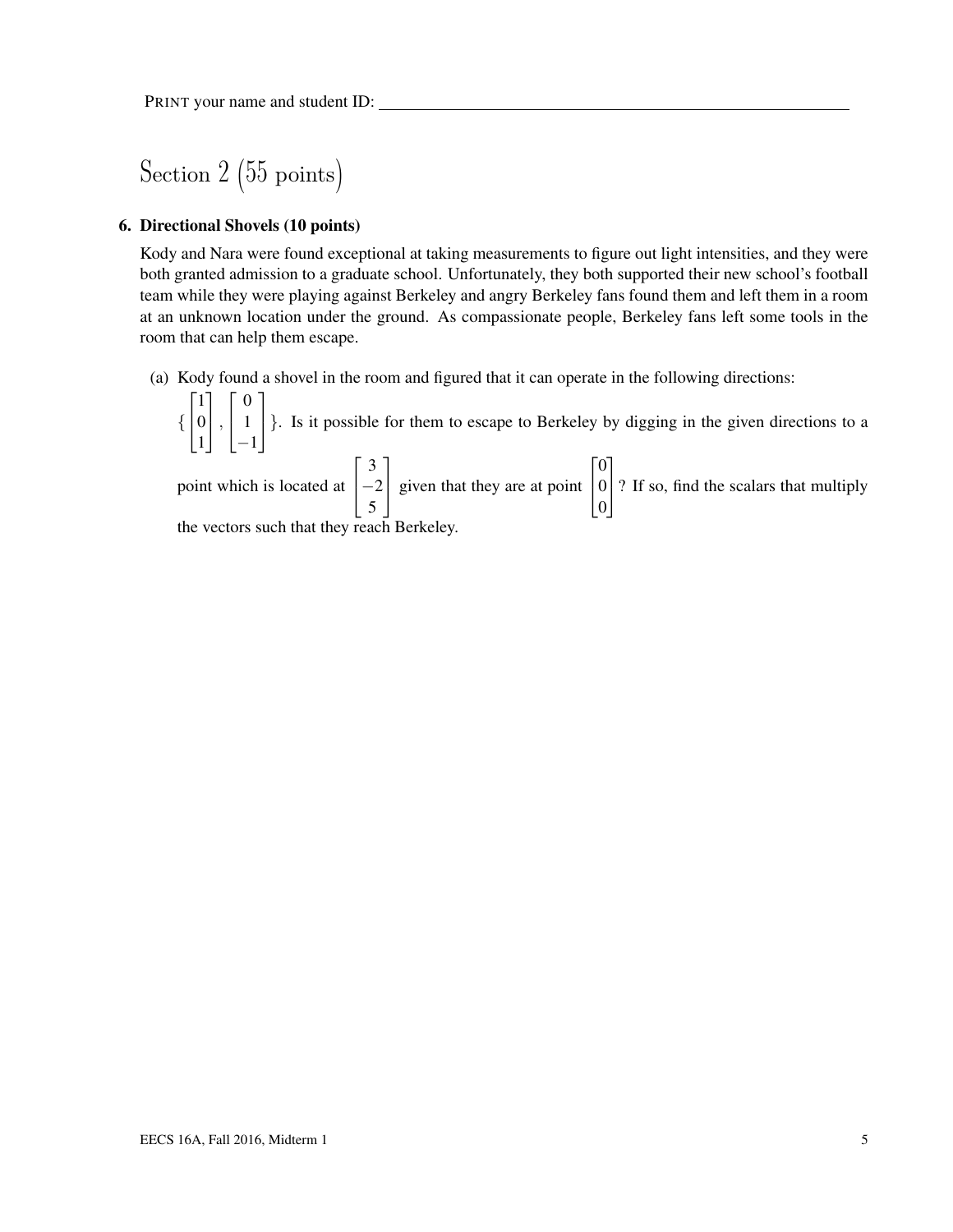(b) While Kody was busy planning his escape to Berkeley, Nara found a pick-axe in the room that can operate in the following directions: {  $\sqrt{ }$  $\overline{1}$ 2 2 0 1  $\vert$ ,  $\sqrt{ }$  $\overline{1}$ 1 −1 2 1  $\vert$ ,  $\sqrt{ }$  $\overline{1}$ 3  $-2$ 5 1 }. Nara is convinced that the axe she found is better, but Kody disagrees. Show that Kody's shovel can reach anywhere that Nara's pick-axe can.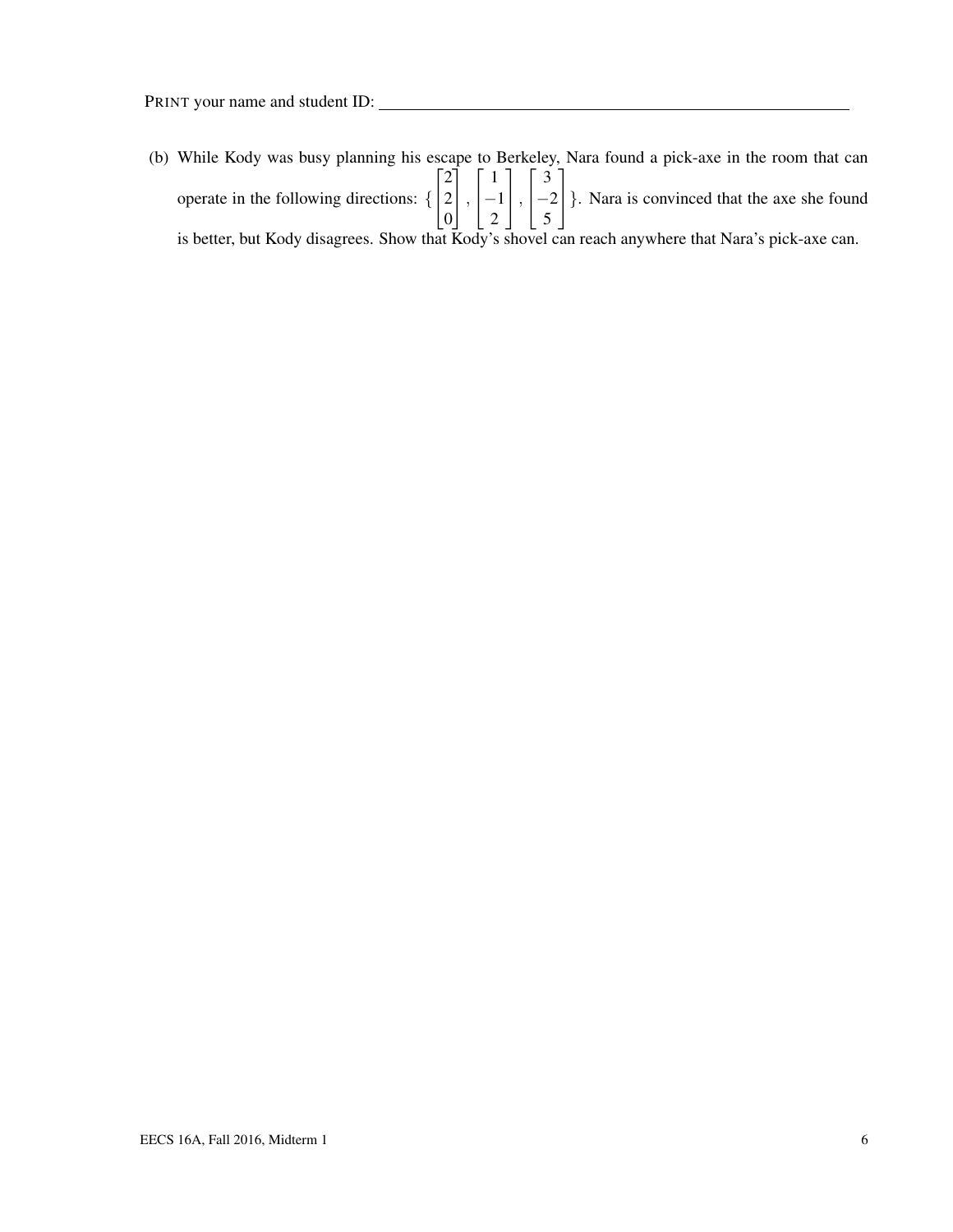### 7. Graph Majors (30 points)

We'd like to understand how engineering undergrads change their majors. For simplicity, there are three majors we'll look at: EECS, CS, and MechE. Let's assume that students can only be studying one major at a time, and must be studying one of these three majors. Let's also assume that once a week, students can choose to switch to another major, or stick with what they're studying. So, a discrete time step represents one week.



At the start of week *n*, the number of EECS, CS, MechE students are  $x_e[n]$ ,  $x_c[n]$ , and  $x_m[n]$ , respectively.

Let 
$$
\vec{x}[n] = \begin{bmatrix} x_e[n] \\ x_c[n] \\ x_m[n] \end{bmatrix}
$$
. Also let  $\vec{k} = \begin{bmatrix} k_1 \\ k_2 \\ k_3 \\ k_4 \end{bmatrix}$ .

(a) Write the transition matrix, *A*, such that  $\vec{x}[n+1] = A\vec{x}[n]$ .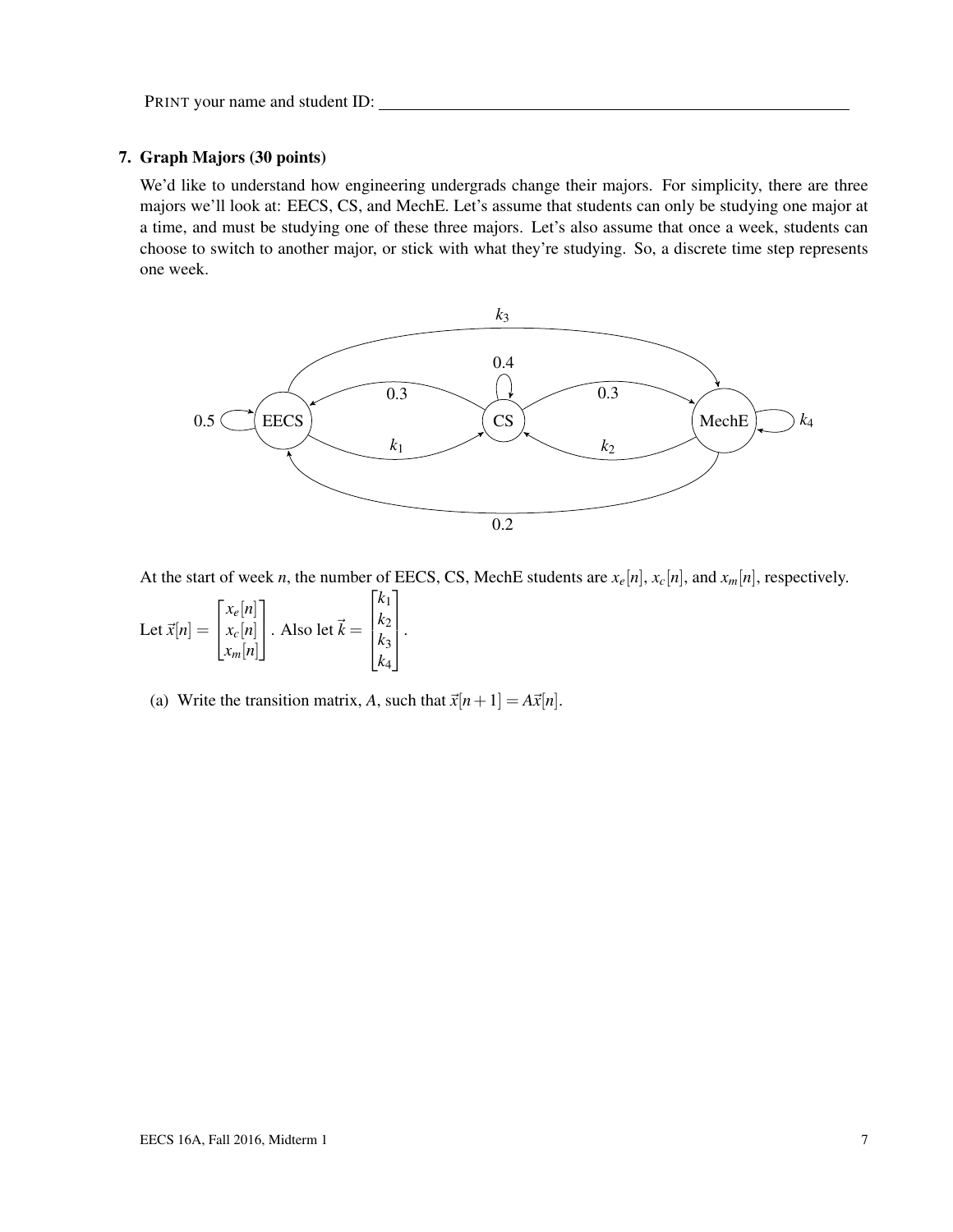

(b) Assume that from one week to the next, no students drop out or are enrolled to the system – in other words, the total number of students is conserved. Write a system of four linear equations that relate *k*1,  $k_2, k_3, k_4$ . Hint: you should use  $x_e[n], x_c[n], x_m[n], x_e[n+1], x_c[n+1], x_m[n+1]$  in your answer.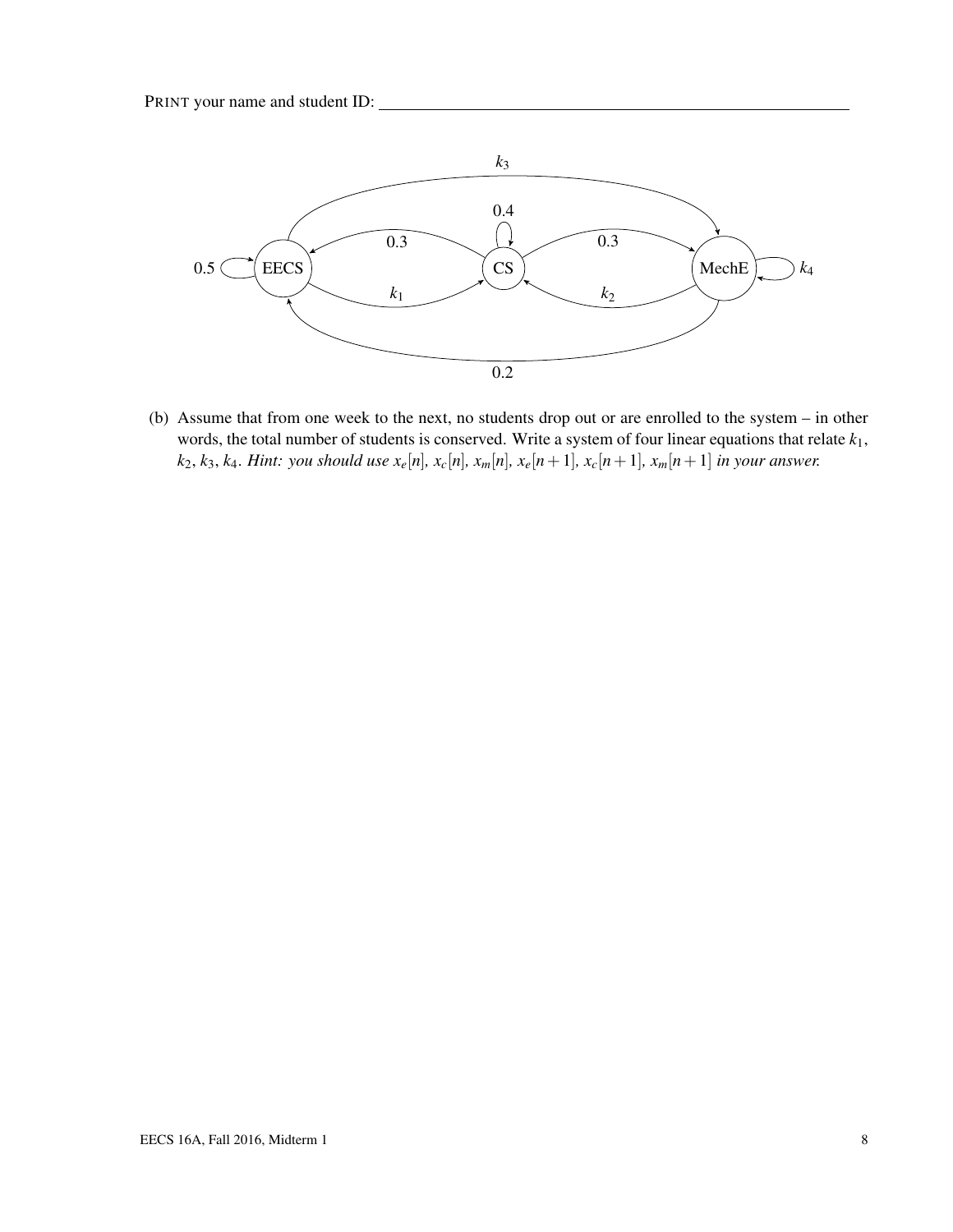

 $T\vec{k} = \vec{b}$ , where  $\vec{k}$  is the vector defined above and  $\vec{b}$  is a vector of constants. Do **not** solve for  $\vec{k}$ .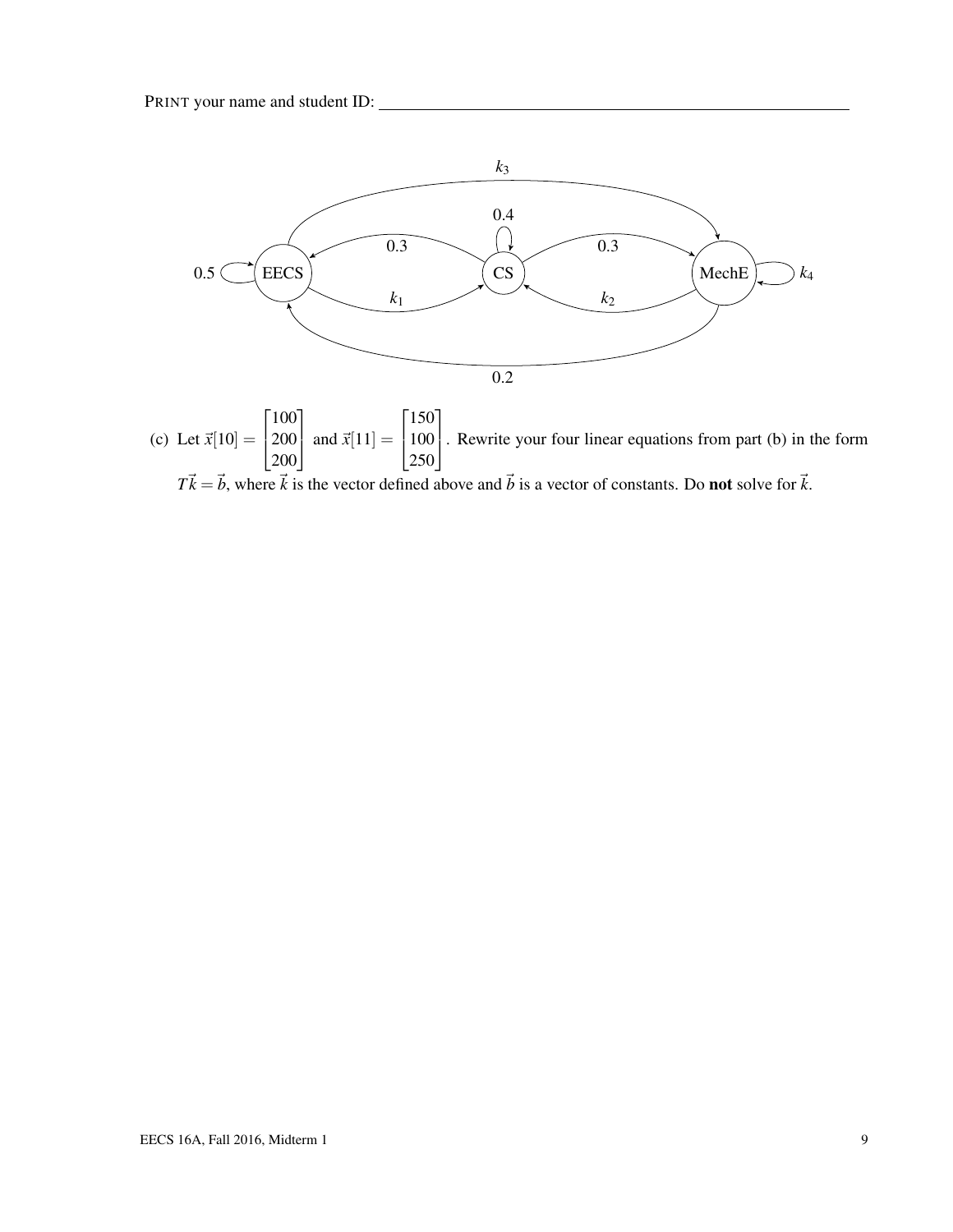(d) Now let us redefine our graph transition matrix *A* such that  $A = \begin{bmatrix} 0.3 & 0.2 & 0.3 \\ 0.1 & 0.4 & 0.6 \end{bmatrix}$ . Given  $\vec{x}[923]$ , is it  $\begin{bmatrix} 0.6 & 0.4 & 0.2 \end{bmatrix}$  $\begin{vmatrix} 0.1 & 0.4 & 0.5 \end{vmatrix}$ 

possible to find  $\vec{x}$ [2]? Give a mathematical justification and a brief explanation of how. Do not make any assumptions derived from previous parts of this problem.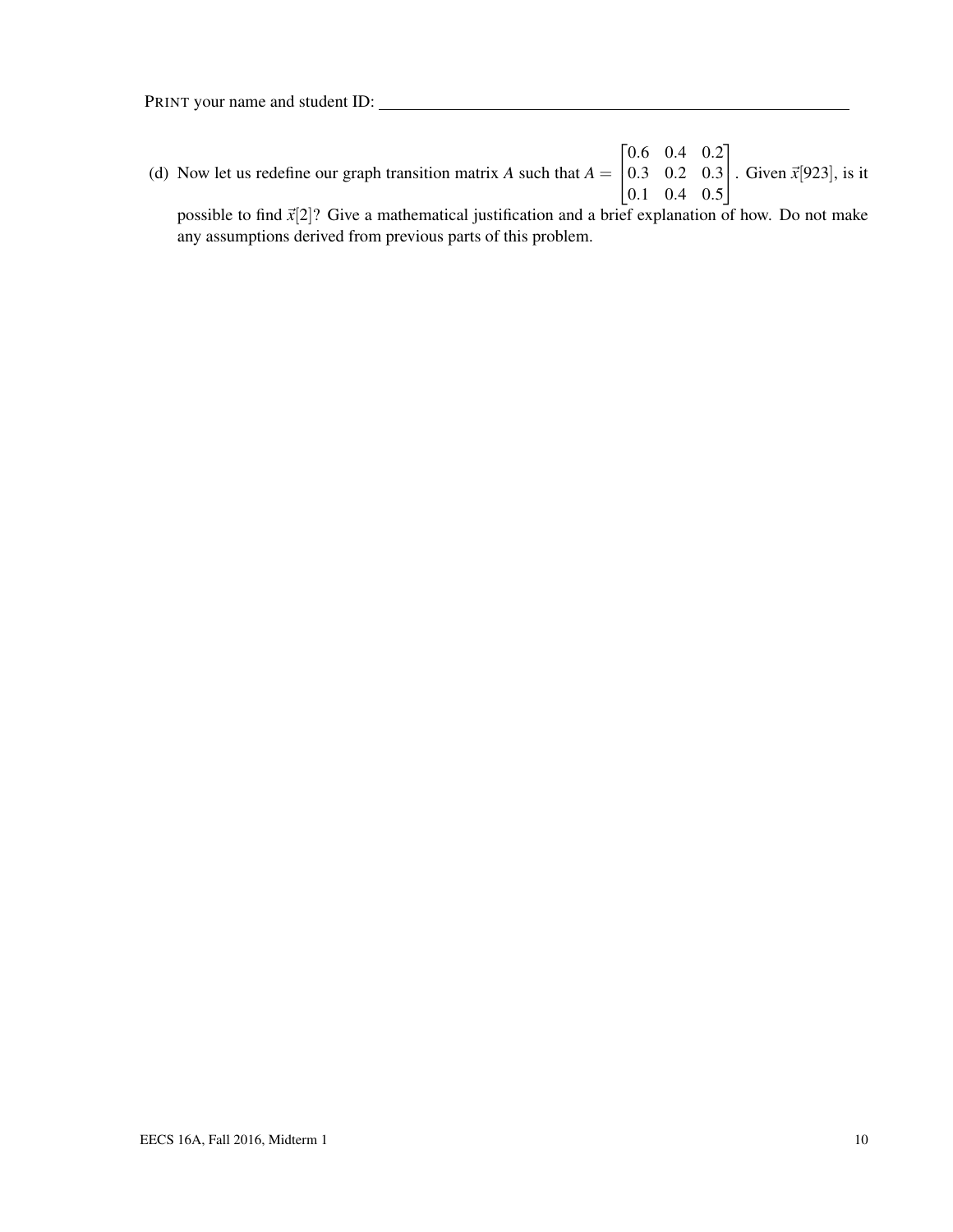(e) Let us redefine *A* as  $A = \begin{bmatrix} 0.4 & 0.7 & 0.1 \\ 0.4 & 0.2 & 0.6 \end{bmatrix}$  $\begin{bmatrix} 0.2 & 0.1 & 0.3 \end{bmatrix}$ 0.4 0.2 0.6  $\left| \cdot \right.$  Is  $\vec{x}[5] = \left| \frac{120}{250} \right|$  $\lceil 120 \rceil$ 260 a valid state for this system? Explain. As-

sume the states begin with some  $\vec{x}[0]$ , where  $\vec{x}[0]$  is not the zero vector  $\vec{0}$ . Do not make any assumptions derived from previous parts of the problem.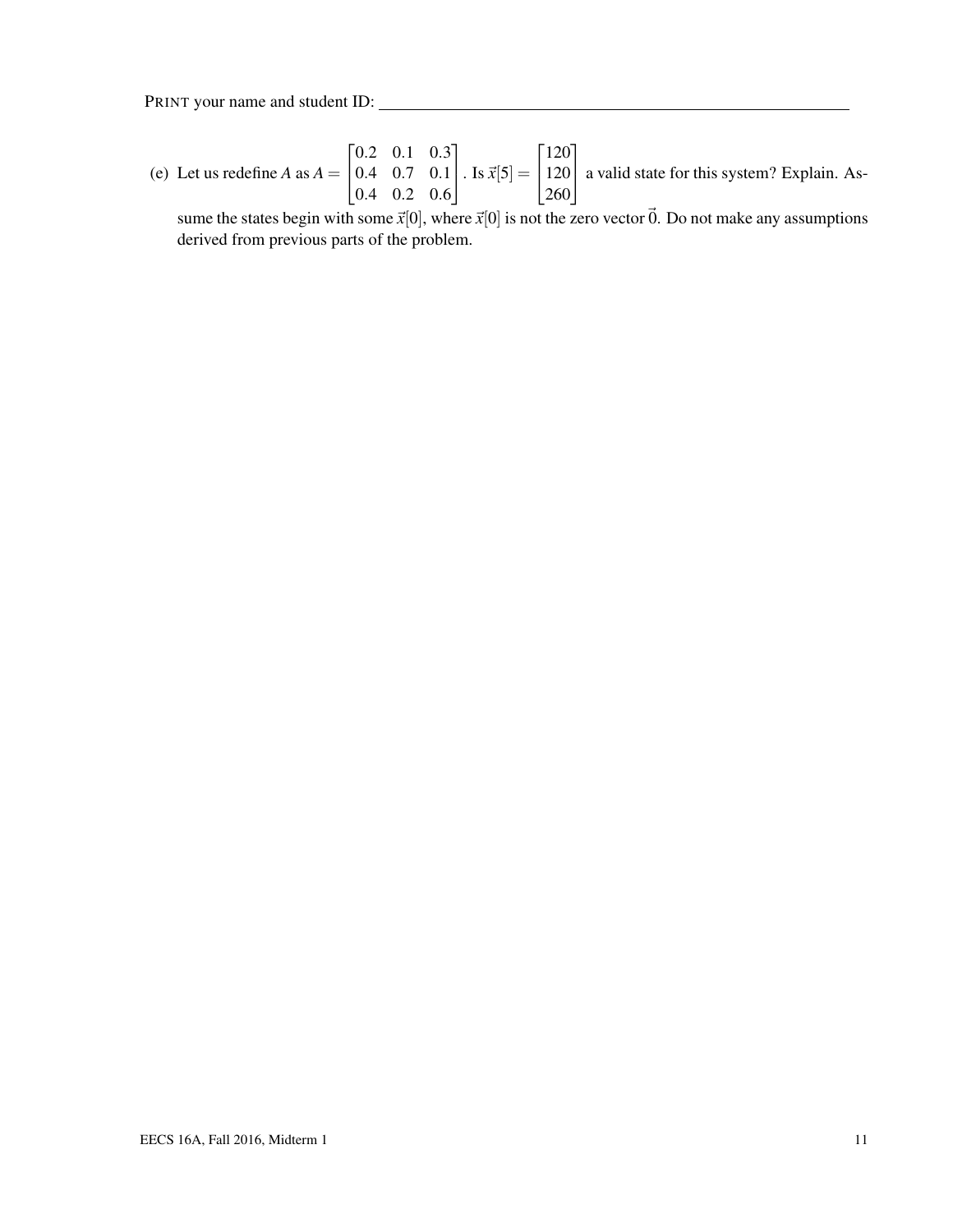#### 8. Transformation Basketball (15 points)

Kevin Bancroft just joined the Column Space Warriors. In order to better learn how to cooperate with the team before the season starts, he and his teammates are practicing some basketball drills.

(a) Kevin Bancroft and Draymond Blue-Gold are running a drill where they each have to run from a starting coordinate to an end coordinate. Kevin starts at point  $k_s = [3 \ 7]^T$  and wants to go to point  $k_e = [-4 \ 10]^T$ . Draymond starts at point  $d_s = [-6 \ 1]^T$  and wants to go to point  $d_e = [-7 \ -5]^T$ .



Each player must apply the same matrix transformation *A* on his starting point to reach reach his end point, such that  $Ak_s = k_e$  and  $Ad_s = d_e$ . Derive the transformation matrix *A*, if possible. We also know that the transformation matrix *A* is of the form  $A = \begin{bmatrix} 1 & a \\ b & 1 \end{bmatrix}$ *b* 1  $\Big]$ , where *a*, *b* are real numbers.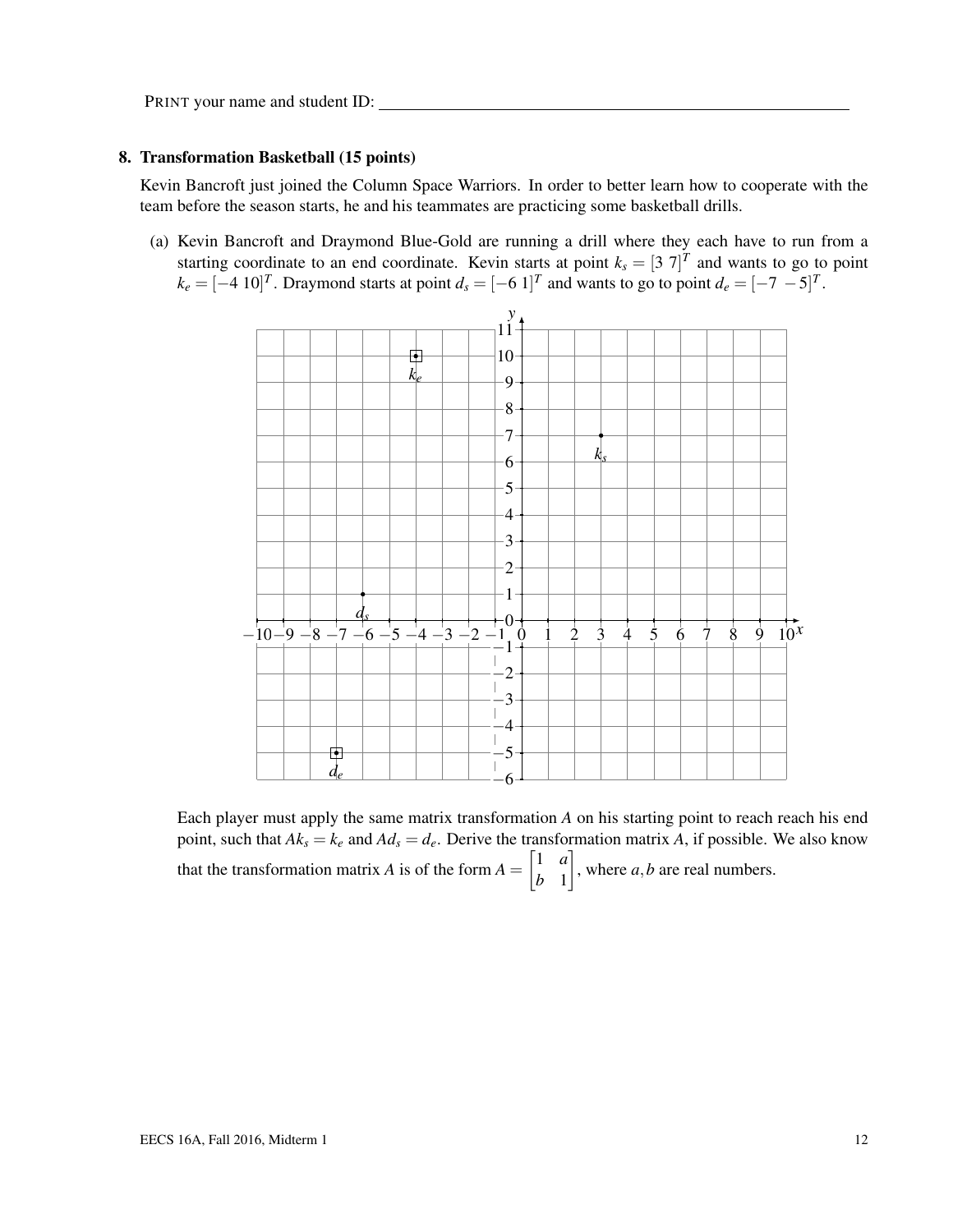(b) Steph Current noticed Kevin and Draymond running this drill, and decided to join them. For their next move, they will be using transformation matrix B.

$$
B = \begin{bmatrix} 2 & 2 \\ -2 & 2 \end{bmatrix}
$$

Describe what transformation matrix B performs to an input position in terms of rotations, scaling, and reflections.